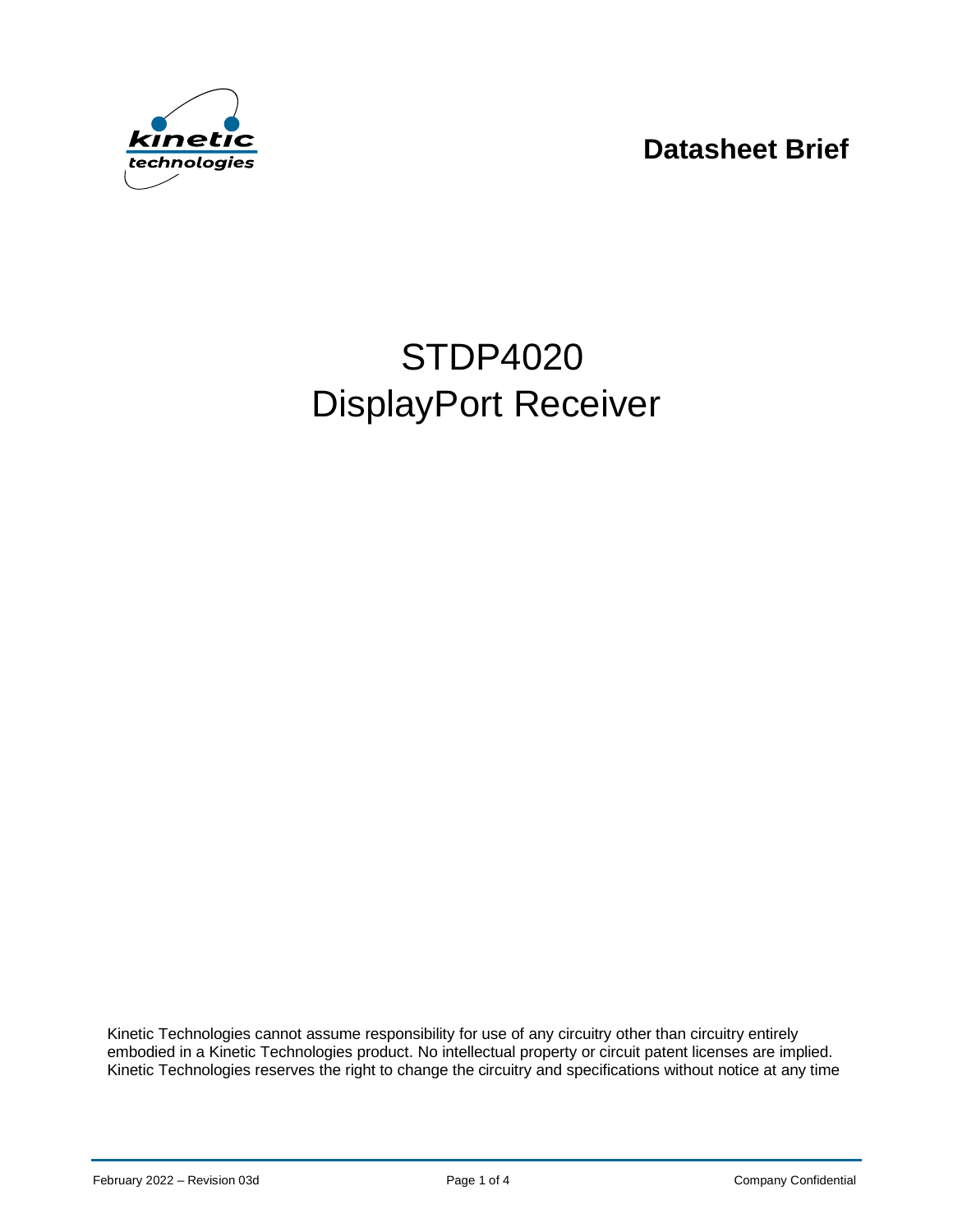

#### **Features**

- Enhanced DisplayPort™ (DP) receiver
	- DP 1.1a compliant
	- Embedded DisplayPort (eDP) compliant
	- $-1$ , 2, or 4 lanes
- Higher bandwidth "Turbo mode" (3.24 Gbps per lane), supports:
	- 1920 x 1080 (FHD) 120 Hz/10-bit color video standard timings and 7.1 Ch audio
	- 2560 x 1600 (WQXGA), 2560 x 2048 (QSXGA) 60 Hz/10-bit color graphics and 7.1 Ch audio
- Interface compatibility with wide range of display controller ICs
	- LVTTL (60 wide) and LVDS (quad bus) video interface
	- 8-Ch I2S and SPDIF audio interface
- Robust AUX channel
	- Link service, maintenance
	- I2C-over-AUX (MCCS, DDC)
	- IR, full duplex UART protocol
- Configurable through I2C host interface
- Supports HDCP 1.3 with on-chip keys
- HDCP repeater capability
	- Acts as upstream receiver
- AUX to I2C bridge for EDID, MCCS pass through
- Spread spectrum on DisplayPort, LVDS, and TTL interfaces for EMI reduction
- Supports deep color and color format conversion
	- $-$  RGB/YUV (4:4:4)  $-$  10-bit color
	- YUV (4:2:2/4:2:0) 12-bit color
	- RGB (4:4:4) to YUV (4:4:4) conversion and vice-versa
- Supports HBR/"Turbo" speed over HBR/RBRrated long cables (15 m and more)
- Package – 164 LFBGA (12 x 12 mm / 0.8 mm)
- Power supply voltages
	- 3.3 V I/O; 1.2 V core

#### **Applications**

• Digital TV, LCD monitor, mobile display, projector, etc

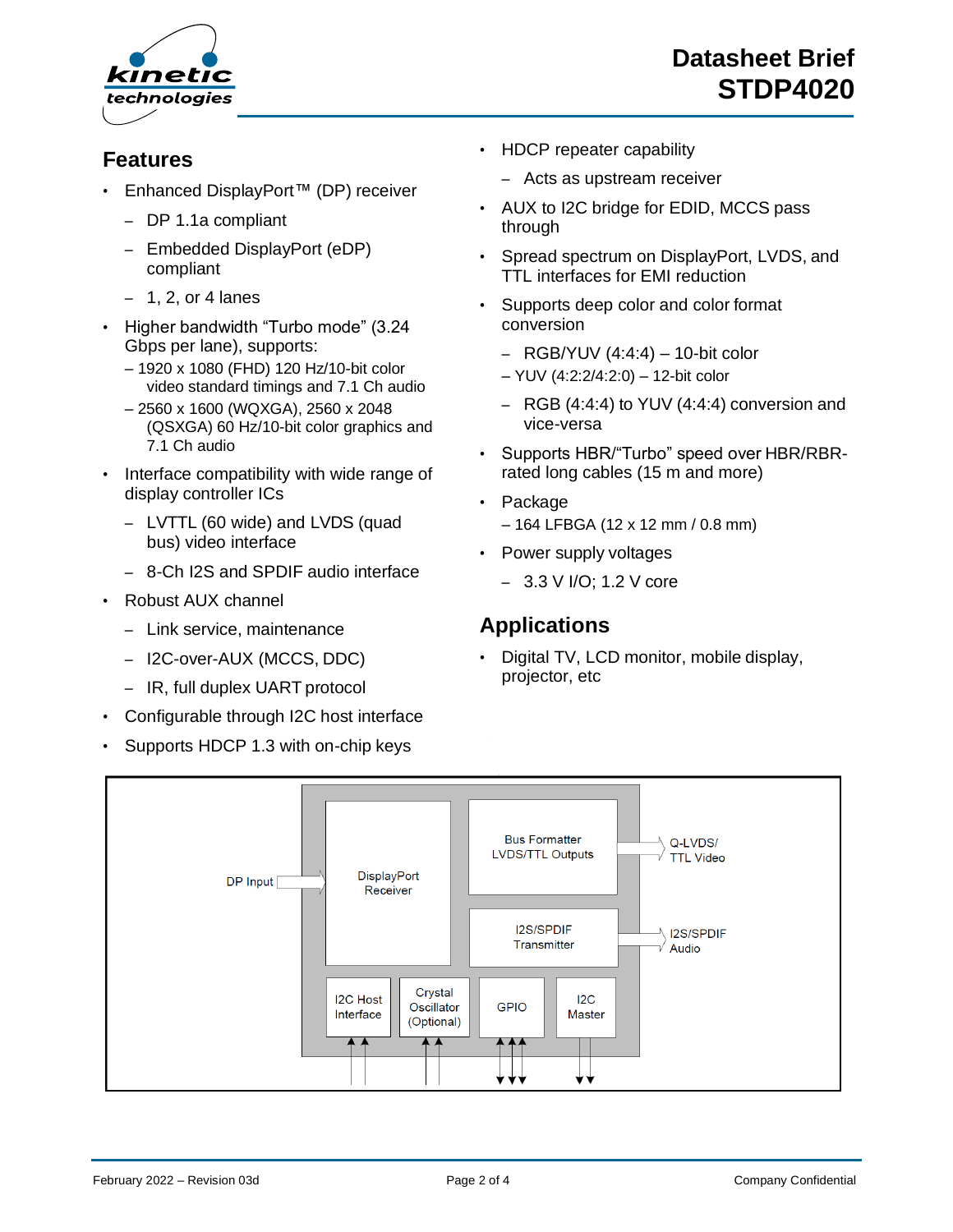

# 1. Description

The STDP4020 is a DisplayPort receiver IC for the reception of secure, high-bandwidth uncompressed digital audio-video signals targeted for applications such as DTV, LCD monitor, projector, and other types of display systems. STDP4020 is a VESA DP 1.1a and eDP compliant device, implementing a single link DisplayPort input port comprising four main lanes, auxiliary channel, and HPD. In addition to the standard HBR (2.7 Gbps) and RBR (1.62 Gbps) speeds, this device supports turbo speed of 3.24 Gbps per lane with a total link bandwidth of 12.96 Gbps. The higher bandwidth provides unique benefits to users over other commercial DP receivers for embedded applications by offering additional margin to support higher color depth, resolution, and refresh rate. For example, STDP4020 supports FHD non- reduced blanking video (1080p 30-bit color per pixel) at 120 Hz, plus 7.1 Ch audio for two-box TV applications.The advanced equalizer built in this device offers guaranteed performance over long reach cables. The auxiliary channel in STDP4020 acts as a bidirectional communication link, supporting application-specific protocols such as MCCS, DDC, UART, IR, as well as the dedicated DisplayPort link training and device management functions.

The STDP4020 supports RGB and YUV video color formats with color depth of 12 (YUV 4:2:2 only), 10, and 8 bits. This device offers LVDS and LVTTL output interfaces configurable to map a wide range of display controller products. The Quad LVDS interface supports video signals up to 400 MHz pixel rate with flexible channel and lane swapping options. The 60-bit LVTTL output ports can be mapped to transfer video data either in two pixels per clock or single pixel per clock up to 330 MHz pixel rate, which opens up possibilities for 3D applications. The STDP4020 also supports both compressed and uncompressed audio formats. The extracted audio signal is transferred on a digital audio output bus. This device comprises four I2S audio output, supporting up to 8 channel LPCM audio and a single wire S/PDIF output for encoded audio. The STDP4020 features the HDCP 1.3 content protection scheme with an embedded key for secure reception of digital audio-video content. In addition, it also supports the HDCP repeater function and, thus acts as an upstream receiver suitable for two-box TV and HDMI/DVI converter applications.

The STDP4020 is configurable from an external host controller through I2C host interface. This IC also includes general-purpose inputs/outputs for controlling system components. The STDP4020 features a color space converter (RGB to YUV and YUV to RGB) for flexible interface with external video processing devices.